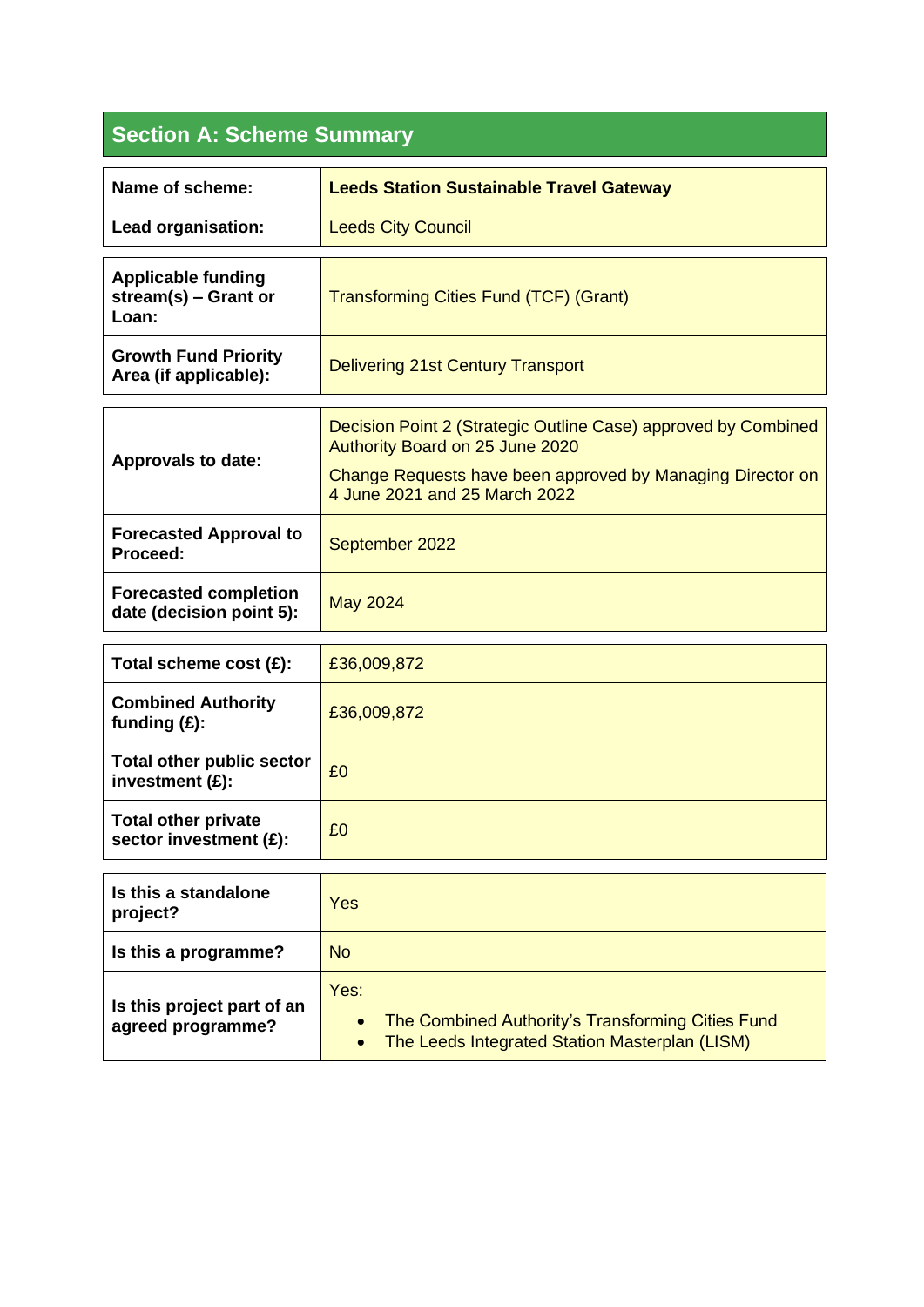

## **Scheme Description:**

The Leeds Station Sustainable Travel Gateway (LSSTG) scheme is the first phase of the Leeds Integrated Station Masterplan. The scheme will:

- Create pedestrian priority areas on New Station Street through the relocation of the taxi rank to Bishopgate Street and bus stops to locations on Boar Lane.
- Provide improvements to the accessibility of the station and create additional options for step-free access for passengers, resulting in a more direct route into the station and shortened journey times for passengers.
- Completely re-design and re-build the station's external concourse connecting Bishopgate Street and key pedestrian access routes via a series of wide steps with complementary soft landscaping and seating.
- Install two 21-person pedestrian lifts connecting Bishopgate Street and the station entrance.
- Install two-way segregated cycle lanes through Neville Street, Dark Neville Street and Bishopgate Street.
- Install a high quality 560 space cycle hub with supporting infrastructure for electric cycles and a commercial space.
- Environmental improvements to the cladding, road and pedestrian surfaces and lighting in Neville Street and Dark Neville Street in addition to cycle lane connections to the cycle hub.

| <b>Business Case Summary:</b> |                                                                                                                                                                                                                                                                                                                                                                                                                                                                   |
|-------------------------------|-------------------------------------------------------------------------------------------------------------------------------------------------------------------------------------------------------------------------------------------------------------------------------------------------------------------------------------------------------------------------------------------------------------------------------------------------------------------|
| <b>Strategic Case</b>         | Growth in rail travel has facilitated the economic growth of Leeds city<br>centre, the largest centre of employment in West Yorkshire. In 2019/20<br>Leeds Station handled 34 million passengers, making it one of the busiest<br>stations outside London. Pre-pandemic, the station was predicted to<br>reach capacity between 2023 and 2026, whilst the most recent forecasts<br>suggest that passenger numbers could increase by 44% by 2043.                  |
|                               | The scheme aims to increase the station capacity to provide a safe<br>environment for pedestrians, cyclists, and vehicle users, to enable growth<br>in passenger numbers, and to deliver a fully accessible (step free)<br>transport hub. This will improve the transition between rail travel and<br>pedestrian, cycling, taxi and bus services, promoting the use of<br>sustainable travel and improving the air quality within the vicinity of the<br>station. |
|                               | The scheme will support the delivery of clean and inclusive economic<br>growth, aligning to objectives of the TCF programme, the West Yorkshire<br>Mayoral Pledge on climate emergency and the Strategic Economic<br>Framework (SEF).                                                                                                                                                                                                                             |
|                               | The scheme has carried out extensive consultation and engagement with<br>all stakeholders to inform the final scheme design, as well as carrying out                                                                                                                                                                                                                                                                                                              |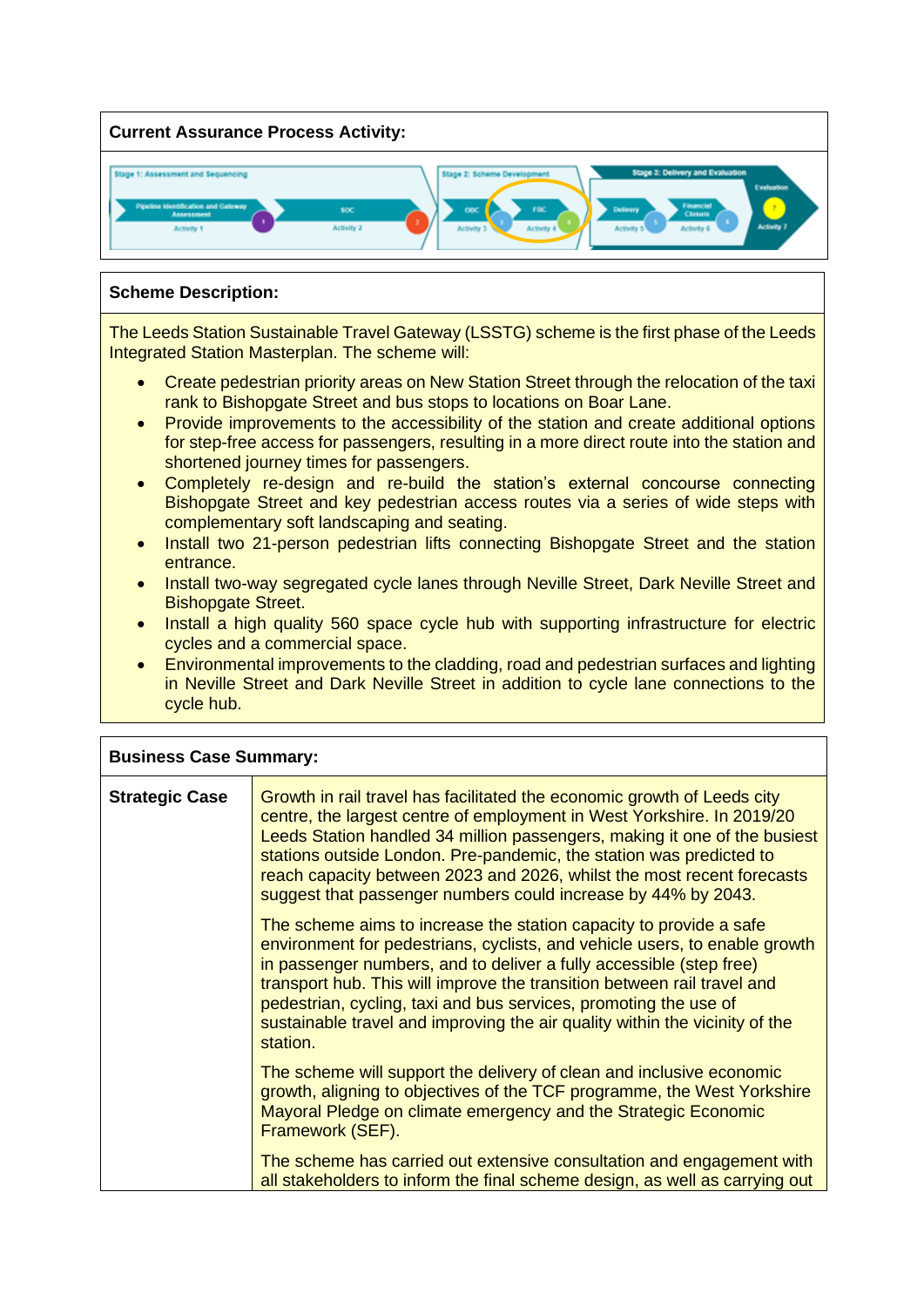|                           | an Equality Impact Assessment to ensure the scheme will benefit all<br>protected characteristic groups.                                                                                                                                                                                                                                                                                                                                                      |
|---------------------------|--------------------------------------------------------------------------------------------------------------------------------------------------------------------------------------------------------------------------------------------------------------------------------------------------------------------------------------------------------------------------------------------------------------------------------------------------------------|
| <b>Commercial</b><br>Case | Balfour Beatty was appointed as the Principal Contractor through the<br>SCAPE framework and has provided design services to help the scheme<br>secure planning approval (granted on 23 October 2020). They will enter<br>an NEC4 'Option C Target Cost with Activity Schedule' contract to deliver<br>the construction works.                                                                                                                                |
|                           | Balfour Beatty's construction programme will now also include works to<br>replace the Mill Goit structural beams under New Station Street, as<br>requested by Network Rail following additional surveys on the condition of<br>the beams. Network Rail will fund these works.                                                                                                                                                                                |
|                           | Whilst the scheme awaits approval by Network Rail for the Mill Goit<br>construction costs, Balfour Beatty has identified a package of works it can<br>deliver ahead of the main construction programme. This includes works<br>at Bishopgate East, Dark Neville Street, and Neville Street, which<br>commenced on 23 May 2022 and will conclude by January 2023.                                                                                             |
| <b>Economic Case</b>      | The scheme has a benefit cost ratio of 1.29:1, representing 'Low' value<br>for money. However, the scheme will deliver strategic priorities and<br>benefits arising from public realm improvements including journey quality<br>and ambience. The scheme will support better air quality, improved safety<br>through removal of congestion between pedestrians, cyclists and<br>vehicles, and should reduce noise levels within the vicinity of the station. |
| <b>Financial Case</b>     | The total scheme cost is £36,009,872, to be funded by the Combined<br>Authority from TCF.<br>The scheme has accounted for contingency, risks, and inflation costs,<br>and has considered ongoing maintenance costs that sit with Network Rail<br>or Leeds City Council.                                                                                                                                                                                      |
| <b>Management</b><br>Case | Leeds City Council is the lead promoter, with appropriate governance<br>measures and processes in place to enable effective development and<br>delivery of the scheme and the co-ordination of communications and<br>activities with schemes it interfaces with such as the City Square closure<br>project.                                                                                                                                                  |
|                           | Advanced ]works commenced on 23 May 2022, with the main<br>construction programme forecast to start in November 2022 and<br>complete in May 2024.                                                                                                                                                                                                                                                                                                            |